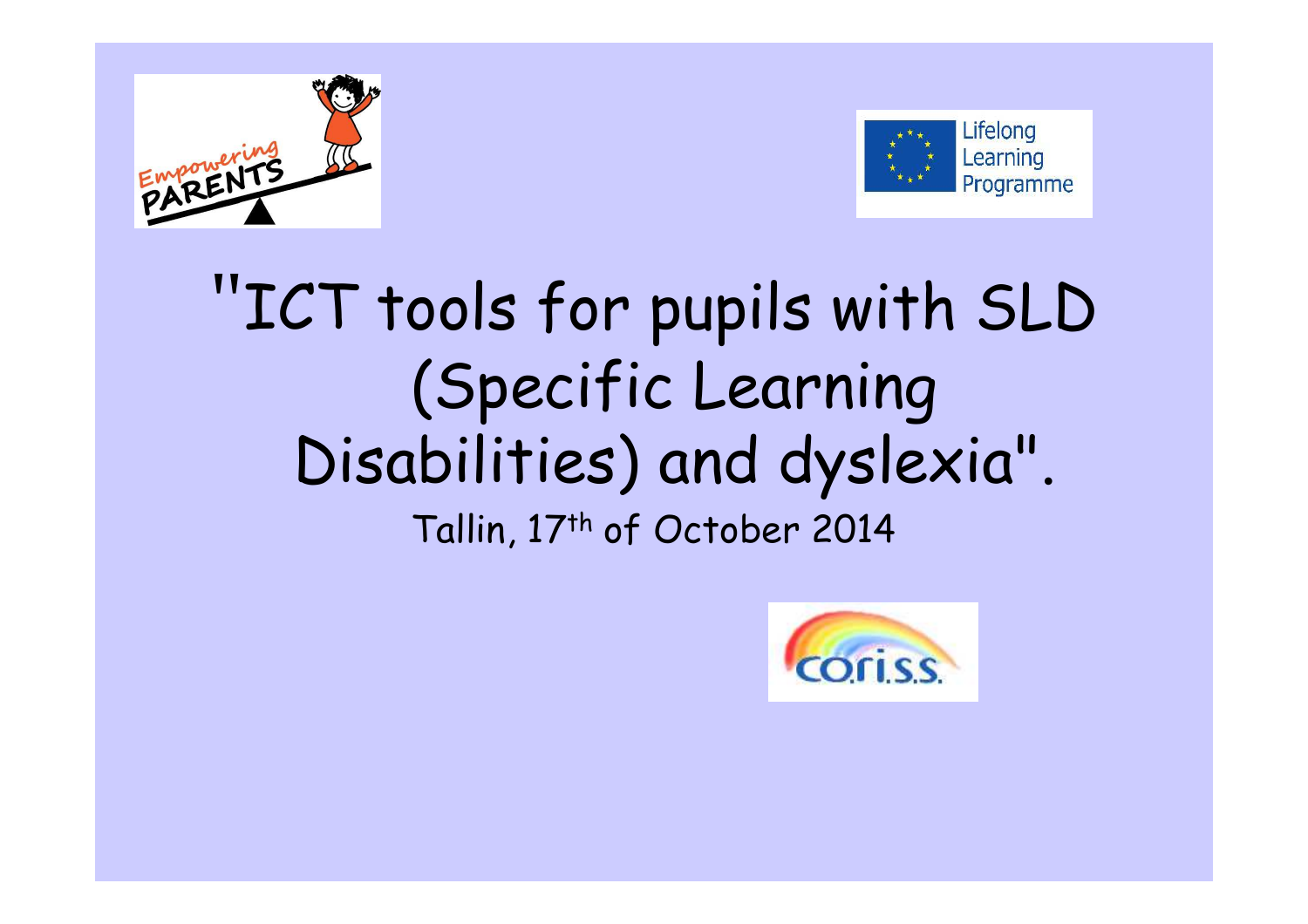# Compensatory tools

ITALIAN LEGISLATION STATES THAT COMPESATORY TOOLS

HAVE TO BE SUPPLIED IN SCHOOL TO CHILDREN WITH DYSLEXIA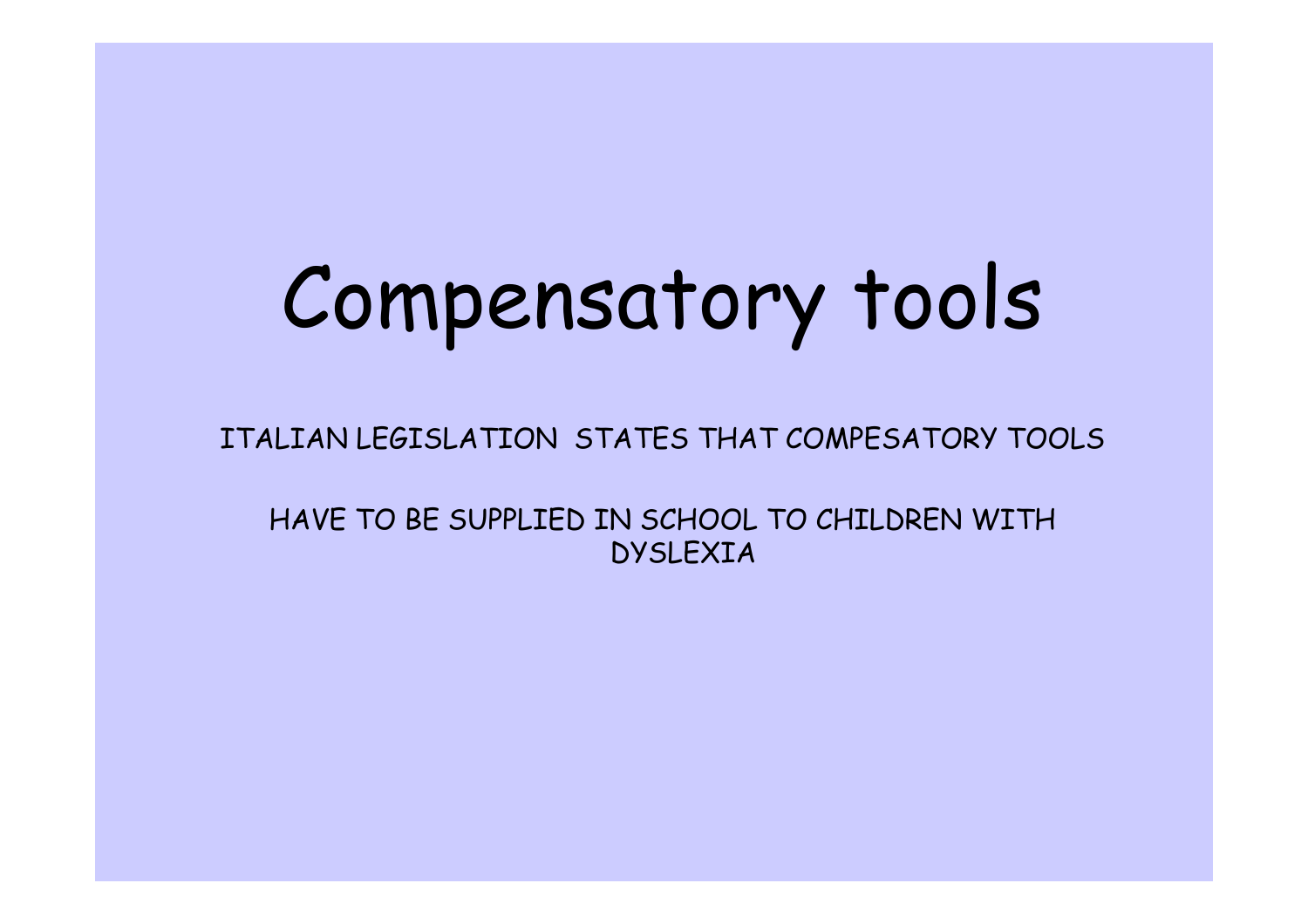#### **WHAT ARE COMPENSATORY TOOLS FOR?**

**They help to overcome the so called "automation difficulties" the dyslexic child has to face at school**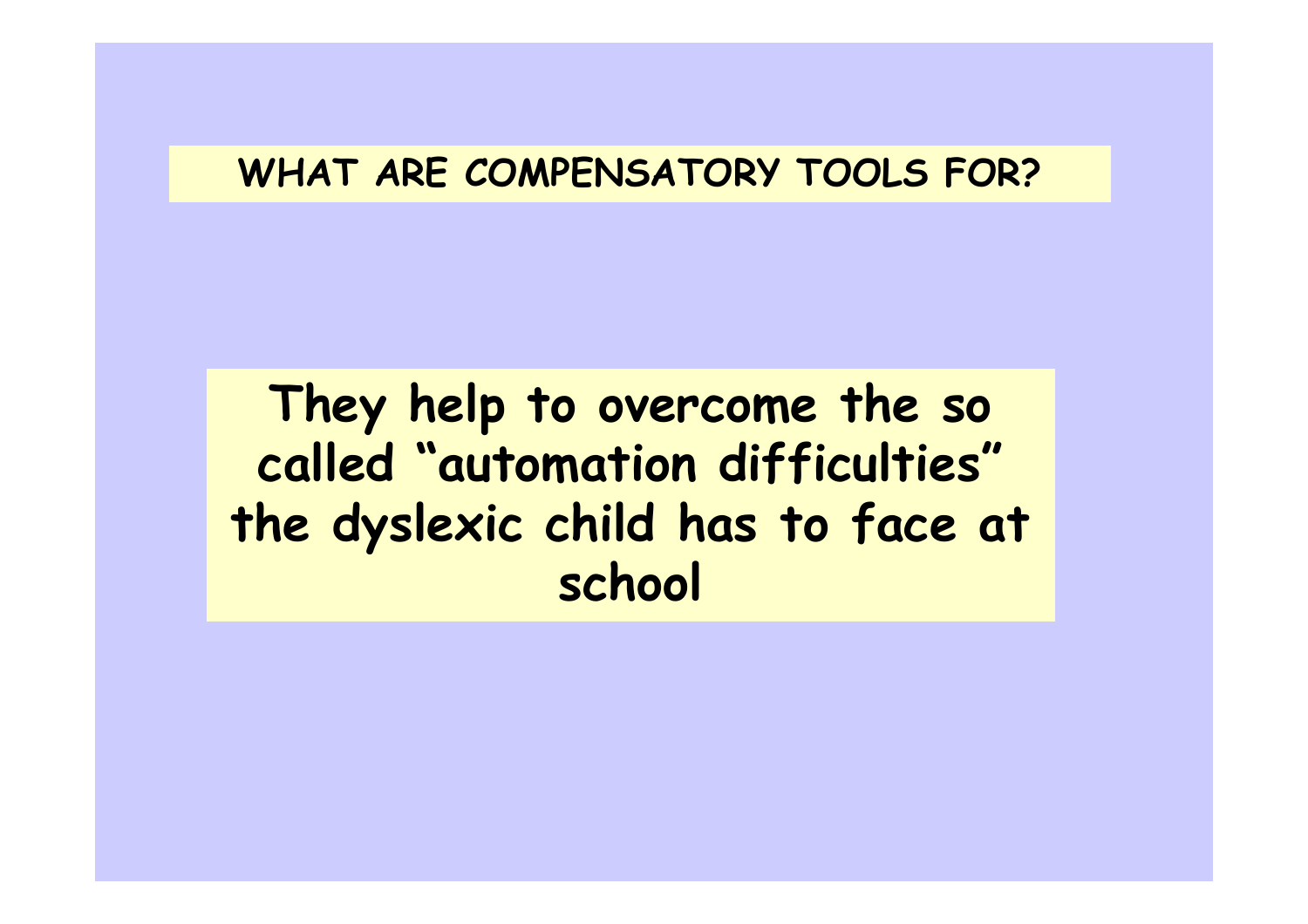## Aim of the compensatory tools

To help the child in gaining autonomy in reading, writing and calculation

Through:

•Specific ICT tools

- 
- • Adapting strategies and the school environment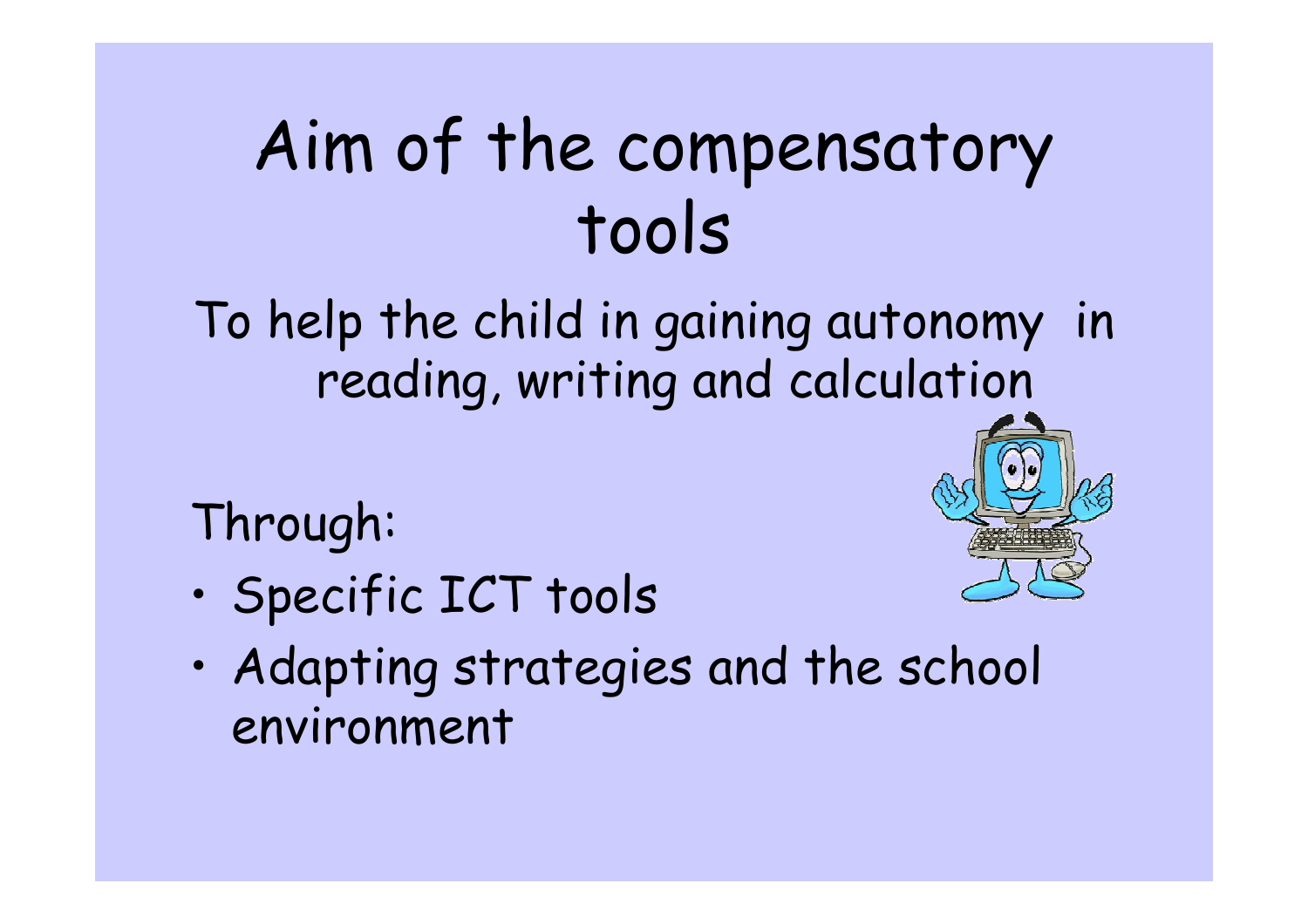## WHY ICT

### Informatics is used in every context

The reasons why it has been a big success<br>are various: Velocity Memory > Reproducibility Possibility to process data Exchange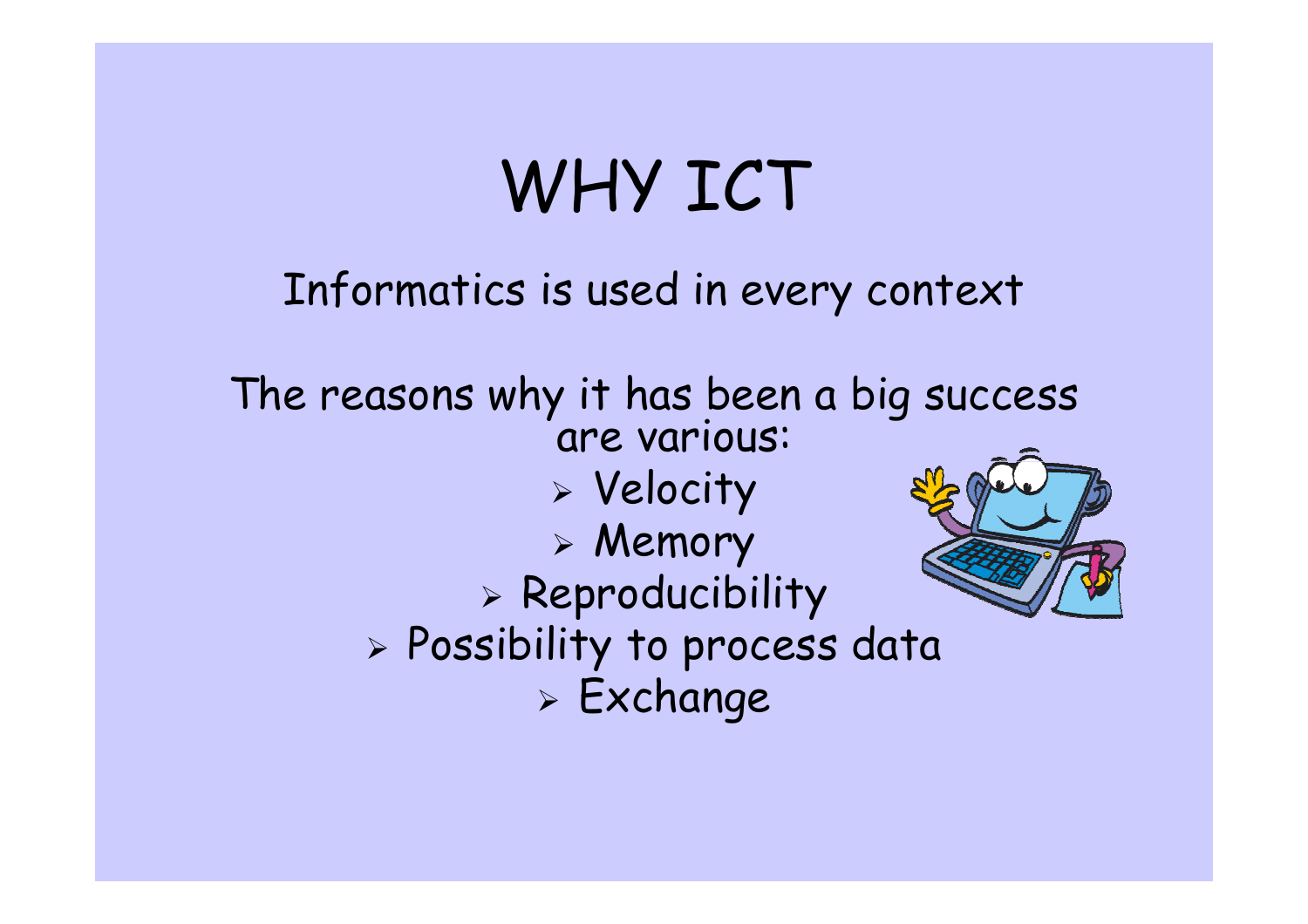## WHY ICT

The researches say that dyslexic persons are much more motivatedand less stressed if they use informatics to do the homeworks or other assignments that require the use of writing and reading skills

(Hecker, Burns, Elkind, Katz 2002)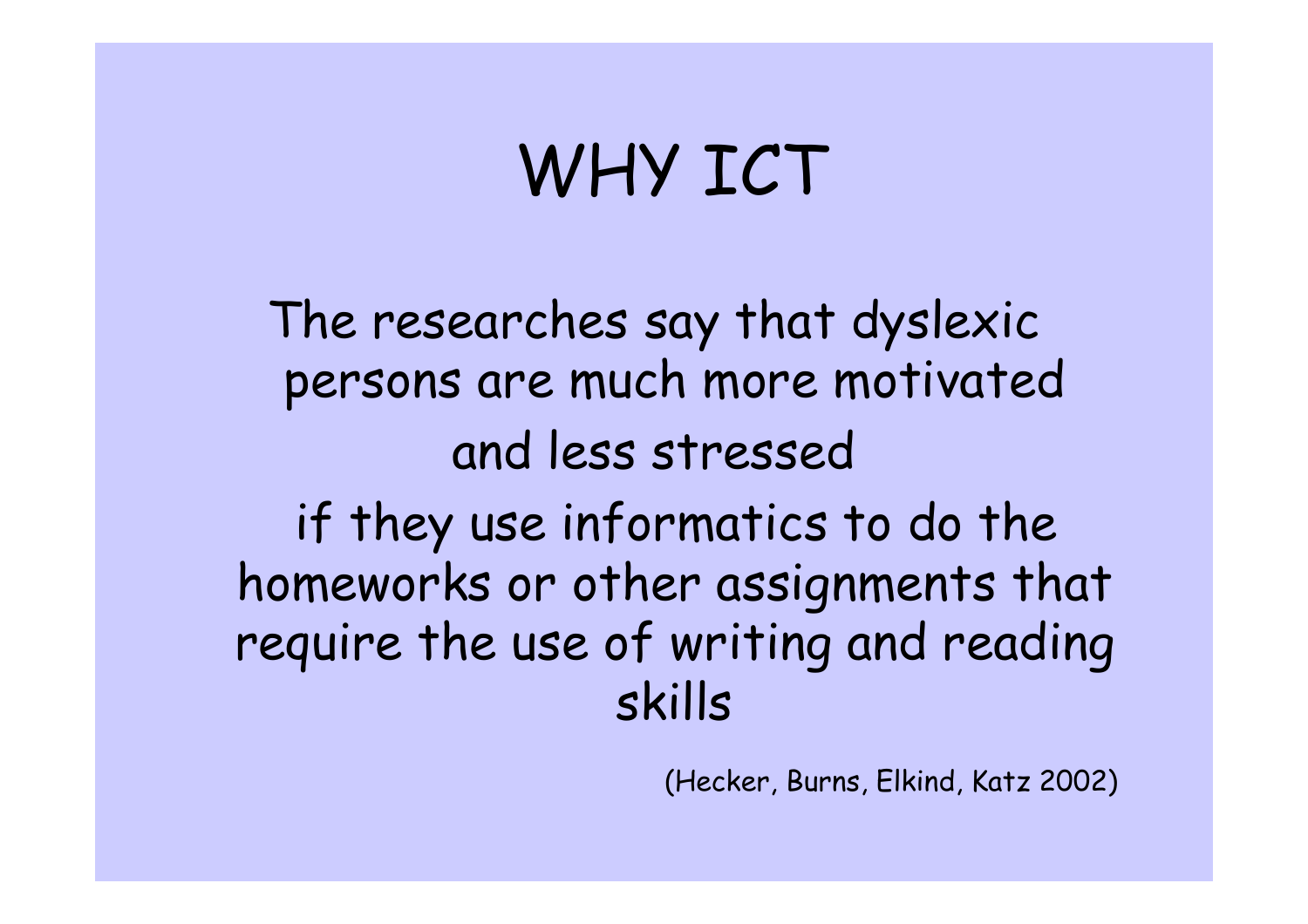$>$  Informatics is the best substitute of the abilities that have never become automatic (writing, reading)

It permits a complete use of the intact abilities:**Intelligence and Fantasy**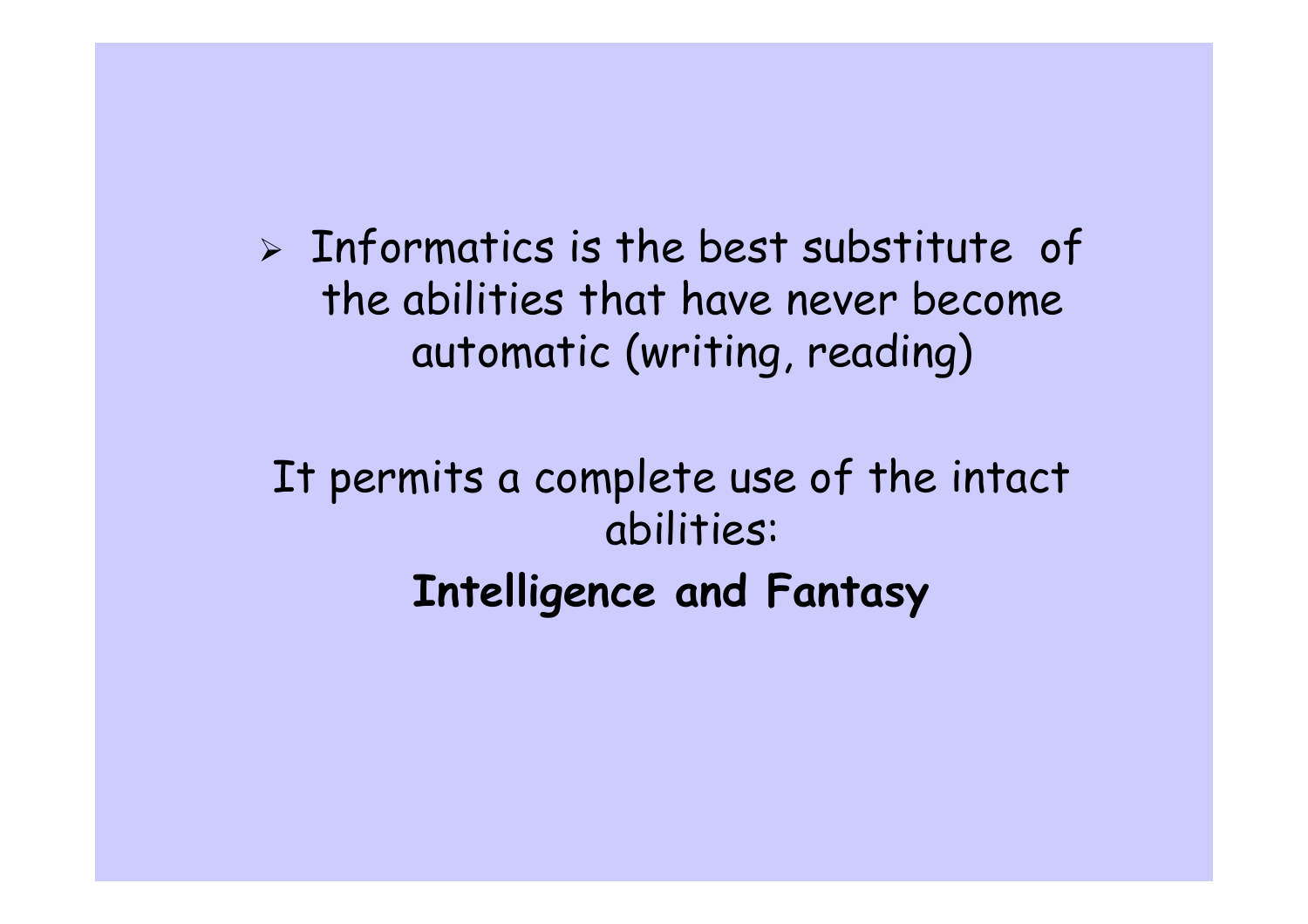### Compensatory tools-Hardware -

| Computer    | Basic tool. It has to be equipped with<br>laudspeaker and microphone |
|-------------|----------------------------------------------------------------------|
| Scanner     | Necessary to convert the paper document<br>into a digital one.       |
| Pen Scanner | Small version of the scanner                                         |
| Headphones  | Usable instead of loudspeaker                                        |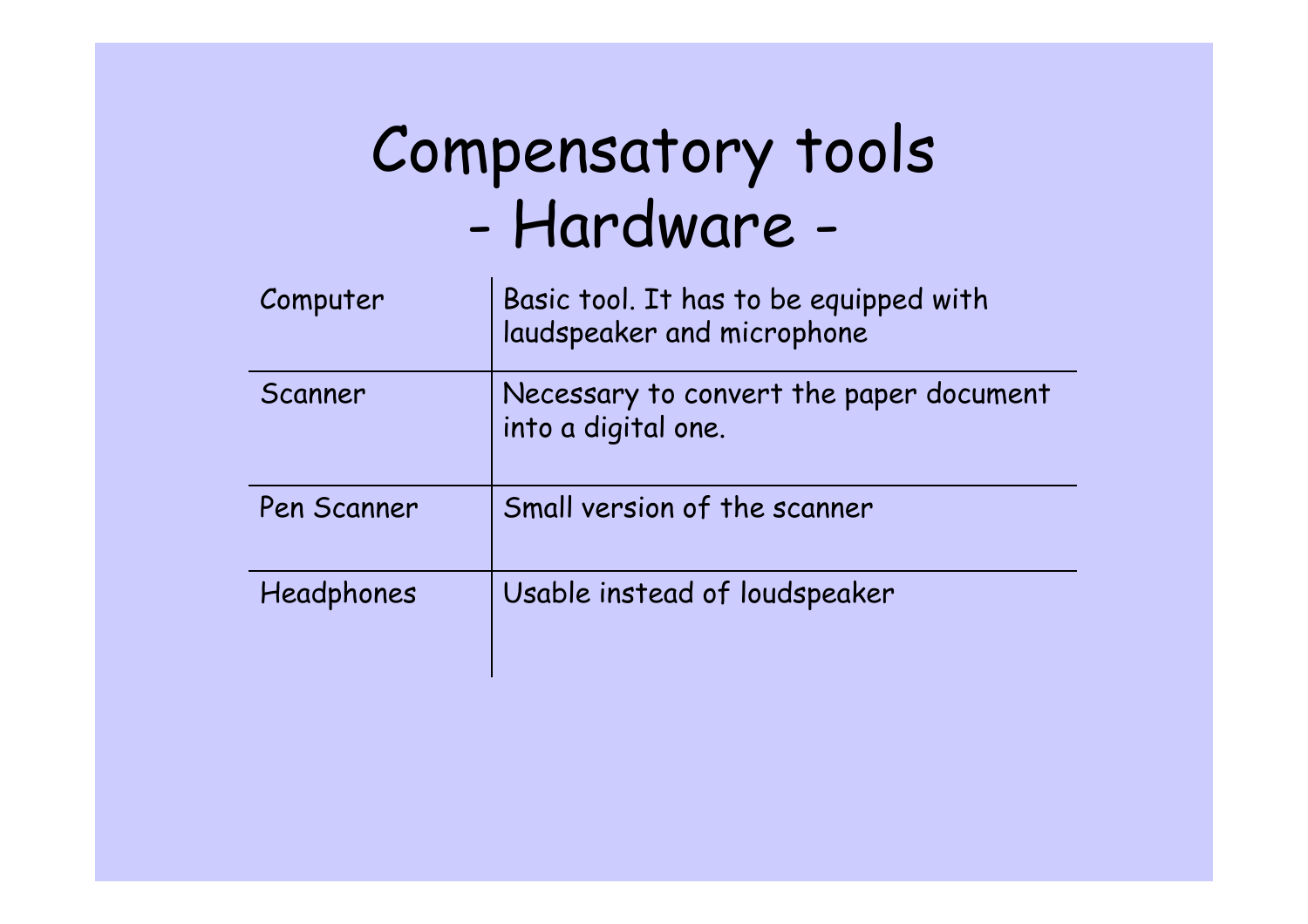### Compensatory tools -Software -

| Word processor    | Text editor equipped with spellchecker and<br>text to speech                                            |
|-------------------|---------------------------------------------------------------------------------------------------------|
| Text to Speech    | It allows to listen a digital text downloaded in<br>the computer                                        |
| <b>OCR</b>        | Software that convert the scanned image into<br>text                                                    |
| Speech recognizer | It converts, through a microphone, the<br>pronounced words into a digital text                          |
| Internet          | The biggest existing source of material; it is<br>possible to read the texts throgh a text to<br>speech |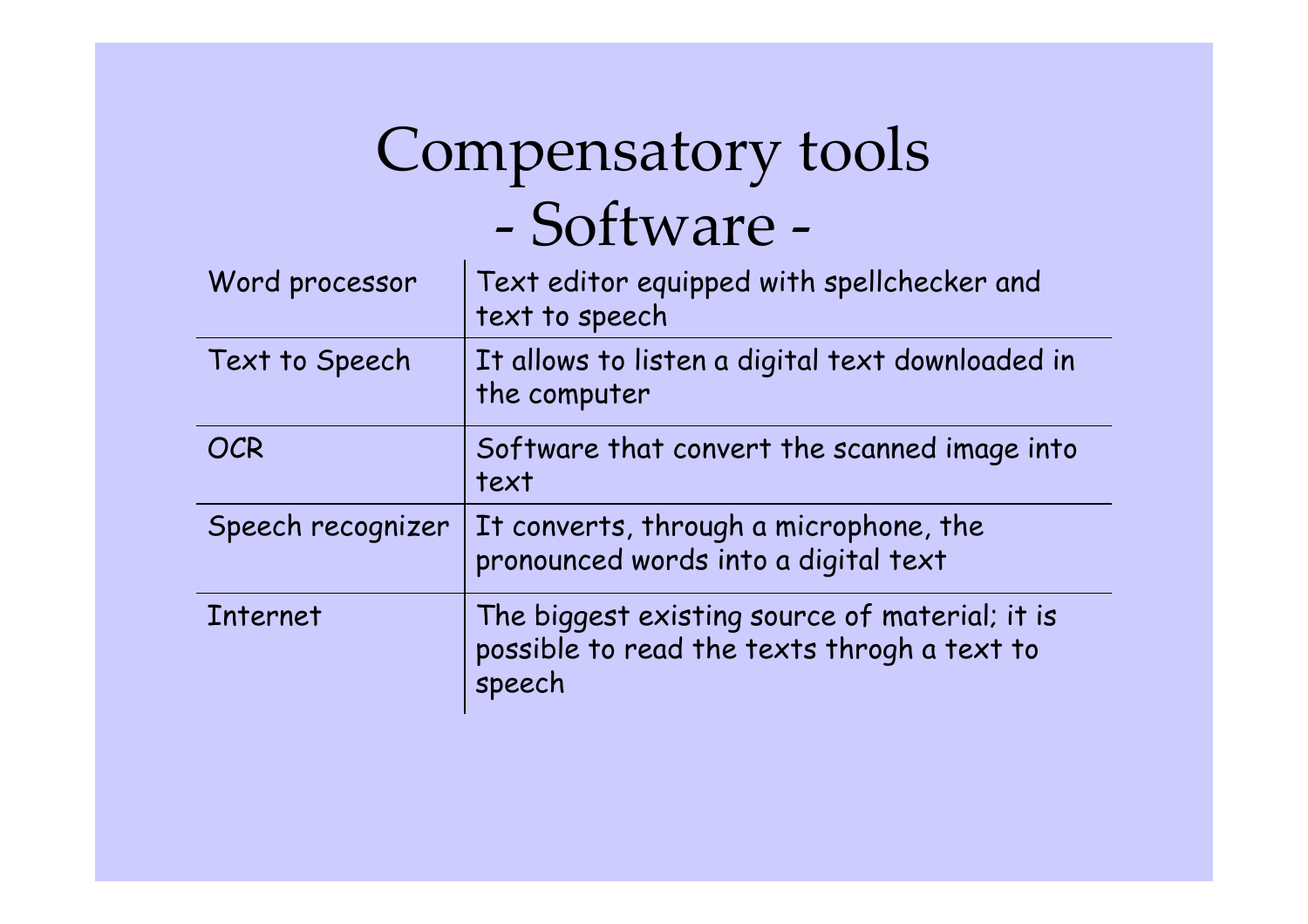#### **Compensatory tools - support in Reading**

TEXT TO SPEECH – Some examples (for windows):

- •**DSpeech** is a freeware program that reads aloud the written texts and choose the sentences according to the users' answers.
- •**CARLO Mobile** is a set of applications grouped in one interface, recommended for people that prefer an oral communication and a verbal learning.
- •**SuperQuaderno (Super Notebook)** is a text editor that make easier the learning<br>of writing and reading skills using mulimedial objects; it is particularly<br>recommended to those children affected by spelling difficulties
- •**Balabolka**, a freeware "screen reader"; it reads digital documents and play them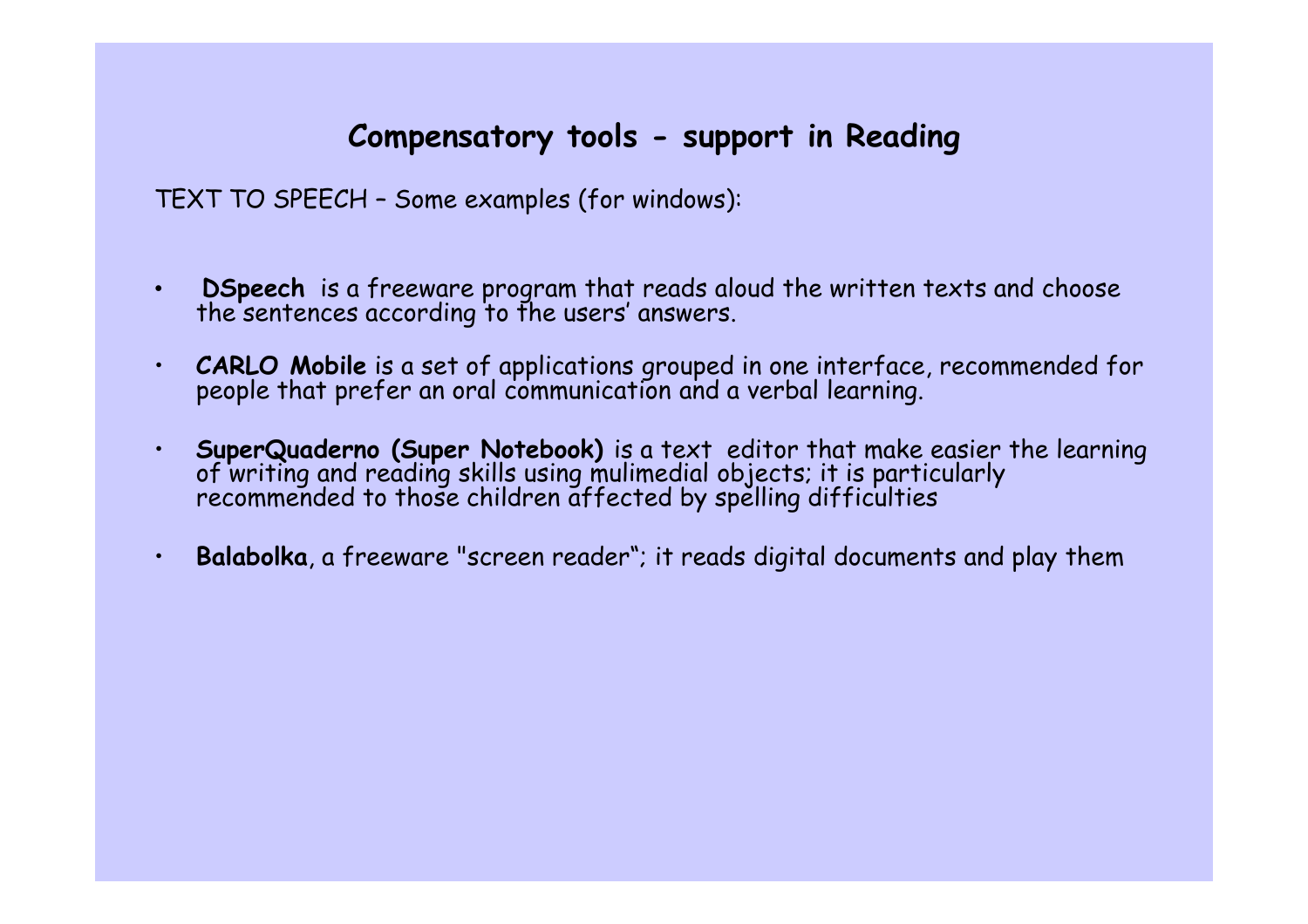#### **Compensatory tools: support in WRITING**

SPEECH RECOGNITION – An example (for windows):

**Dragon Naturally Speaking** is one of the best speech recognition software.

- •The user is able to dictate and have speech transcribed as written text
- •The Dragon does it very quickly - with a speed three times higher than the typing speed
- It is very precise 99% of precision•
- •It is easy to use

•

- It starts very quickly recognizing the users' voice •
- • In addition, voice profiles can be accessed through different computers in a networked environment, although the audio hardware and configuration must be identical on both machines.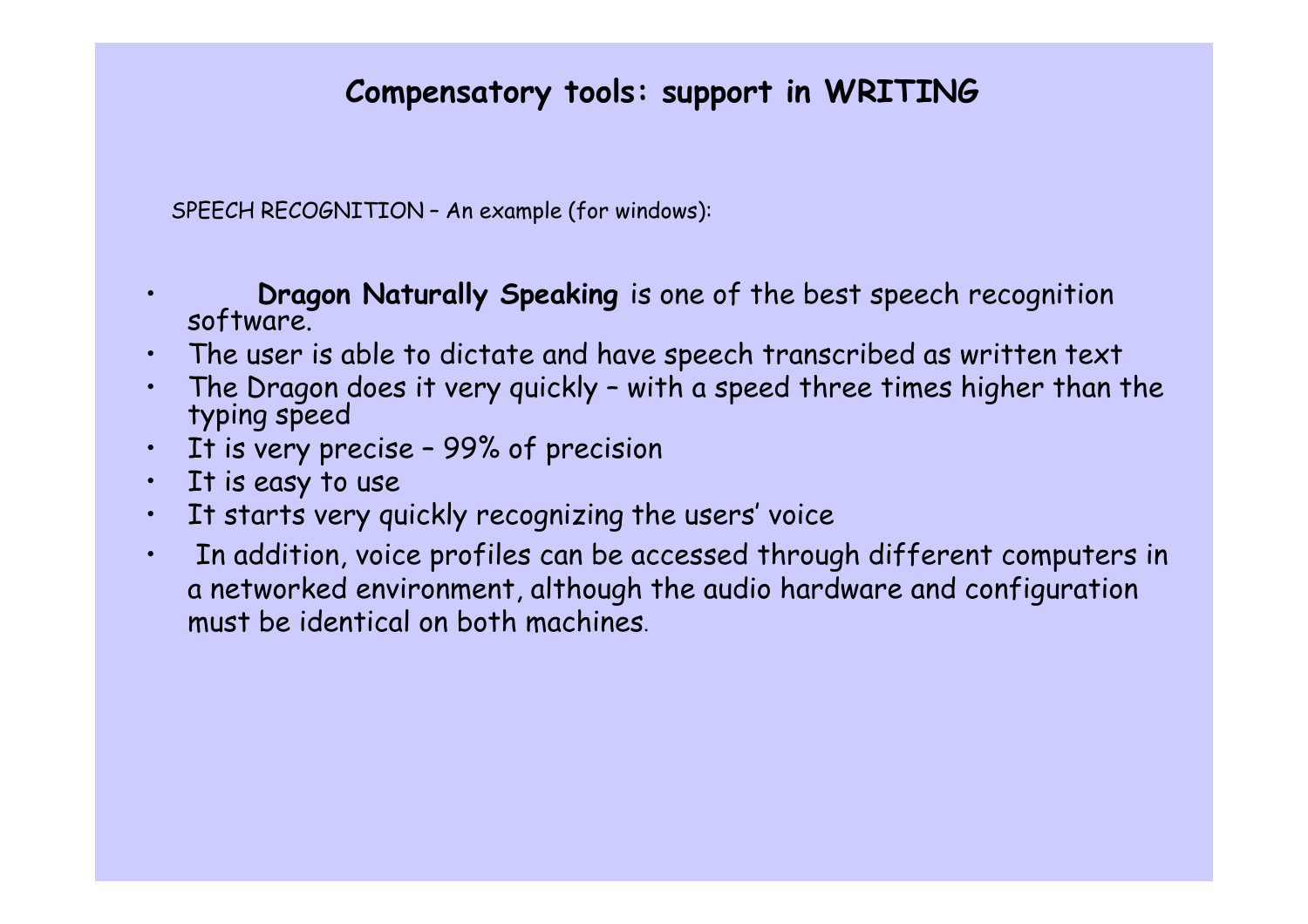#### **Compensatory tools: support in UNDERSTANDING / MEMORY**

Some examples (for windows):

•

•**CMAP** is a freeware for creating concept maps, also usable for representing others knowledge models. It speeds the creation of complex maps and offers the possibility to rationalize and represent ideas in a very advanced way, giving the user the possibility to graphically personalize the maps. It is used worldwide in all domains of knowledge and by users of all ages to graphically express their understanding

 **SuperMappe V6 and Hypermaps** are software for making multimedial maps, that is, cpncept maps containing multimedial elements like videos, audio documents links to web sites and text to speech .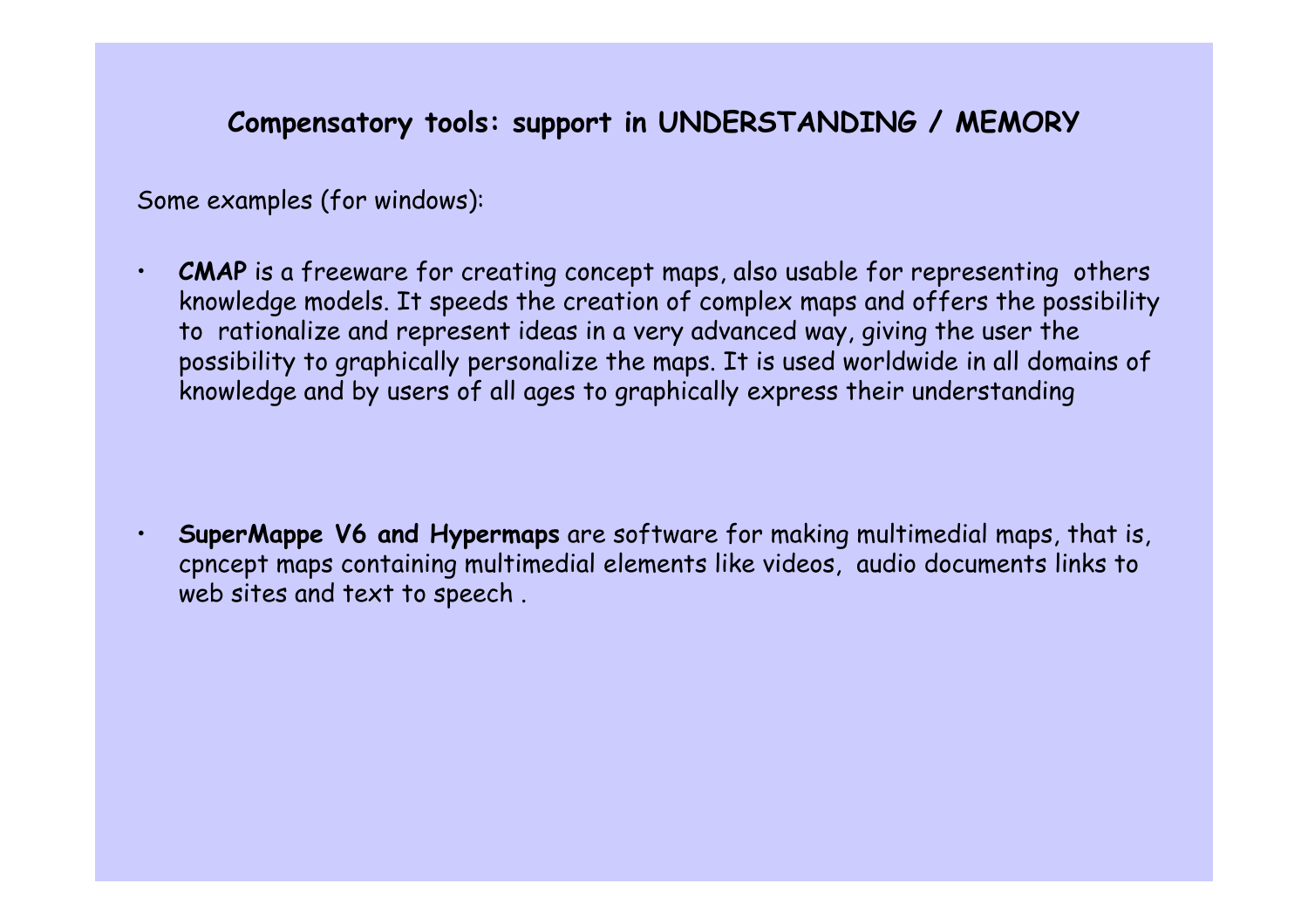### Concept Maps: what are they for?

☺When the pupil says "I have in my mind what I want to say but I don't know how to express it"

☺or " I have so many ideas in my head!"

☺and " what should I say first? What next?.. I' ve got lost!"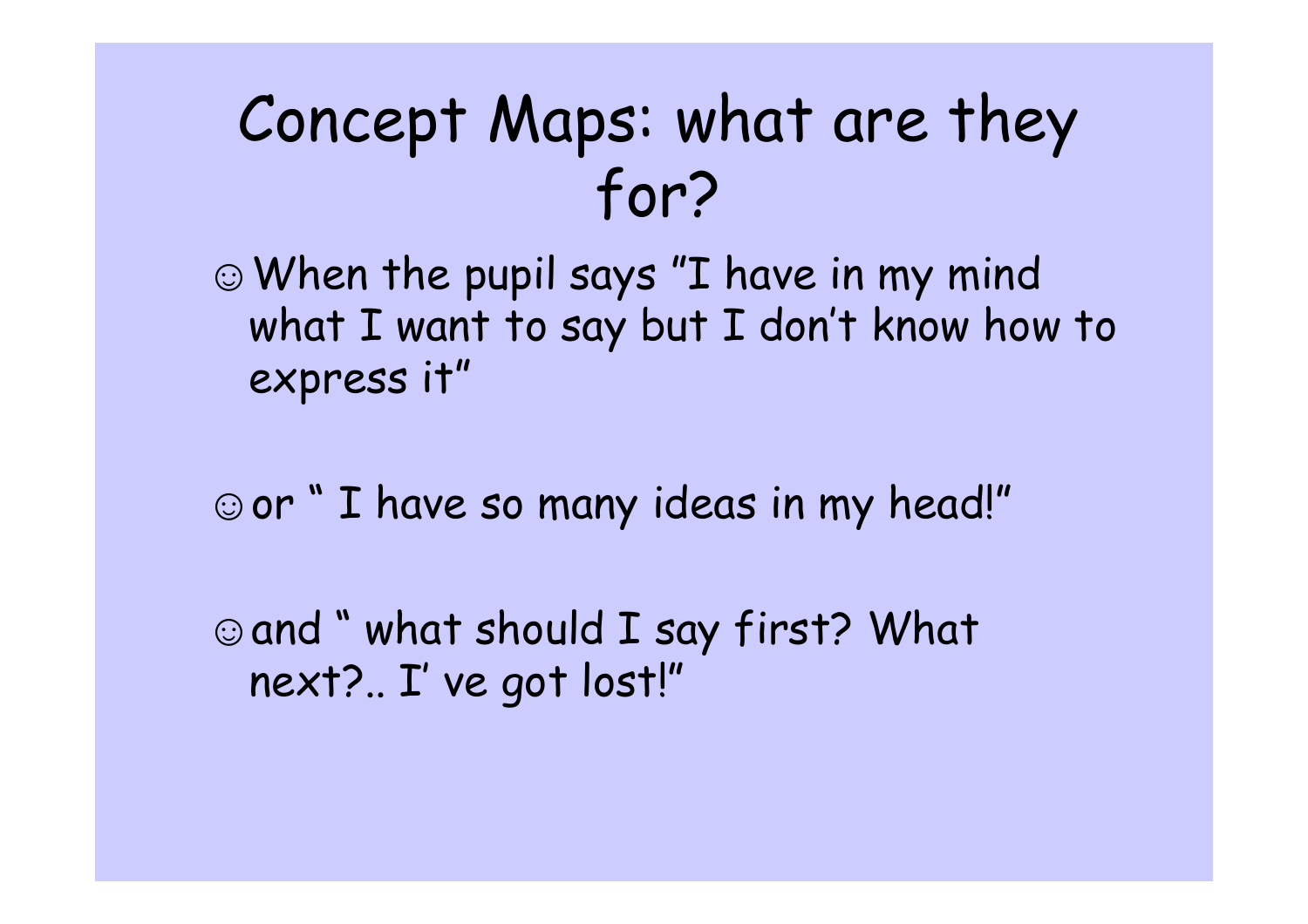### CONCEPT MAP- EXAMPLE

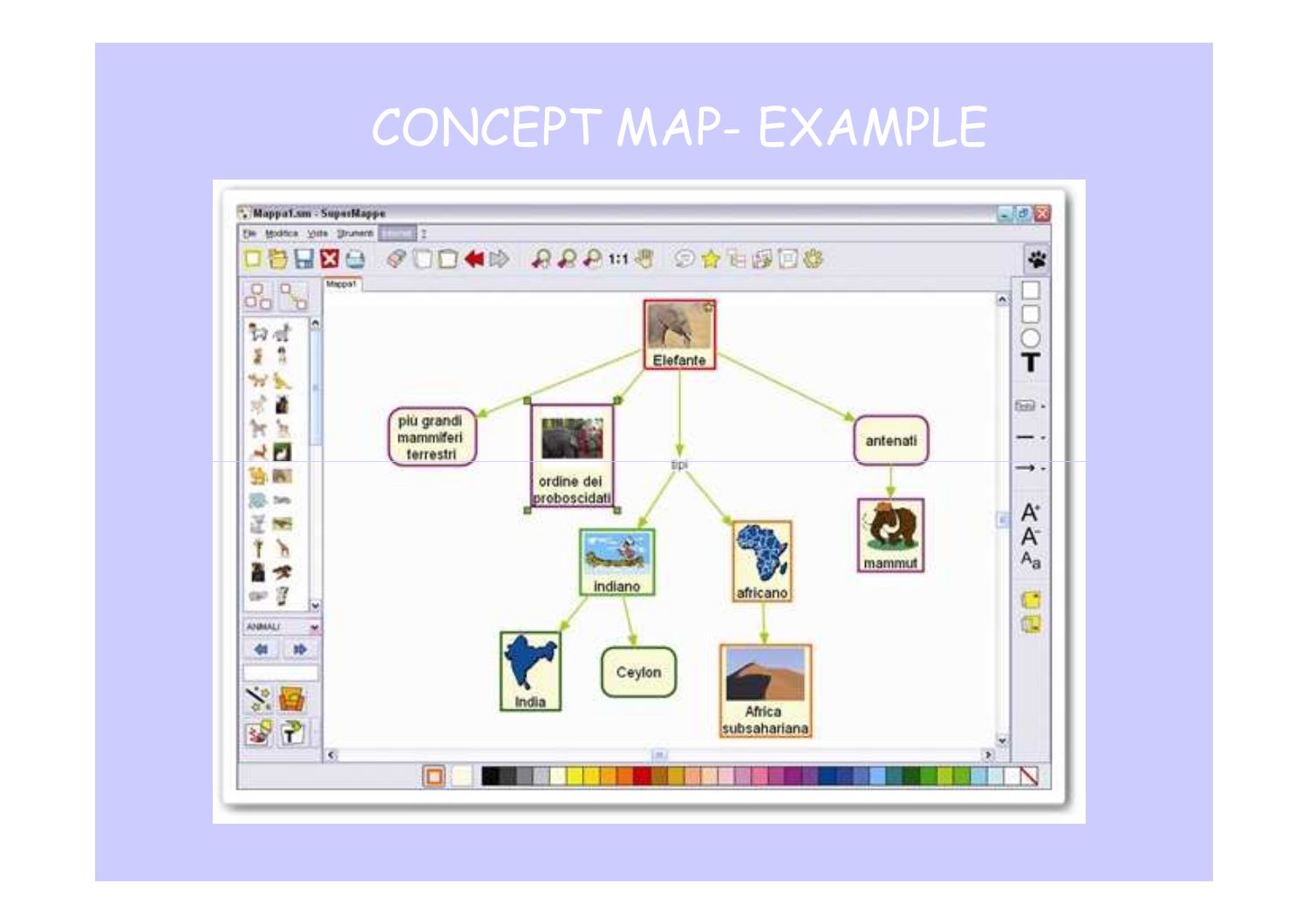## Other supports

- • Books (about dysgraphia, dyscalculia,etc.) containing exercises sheets targeted on the problems
- •Audiobooks
- • Freeware, downloaded from specific Internet Sites
- $\,$  (in Italy: www.ivana.it, www.maestrantonella.it)  $\,$